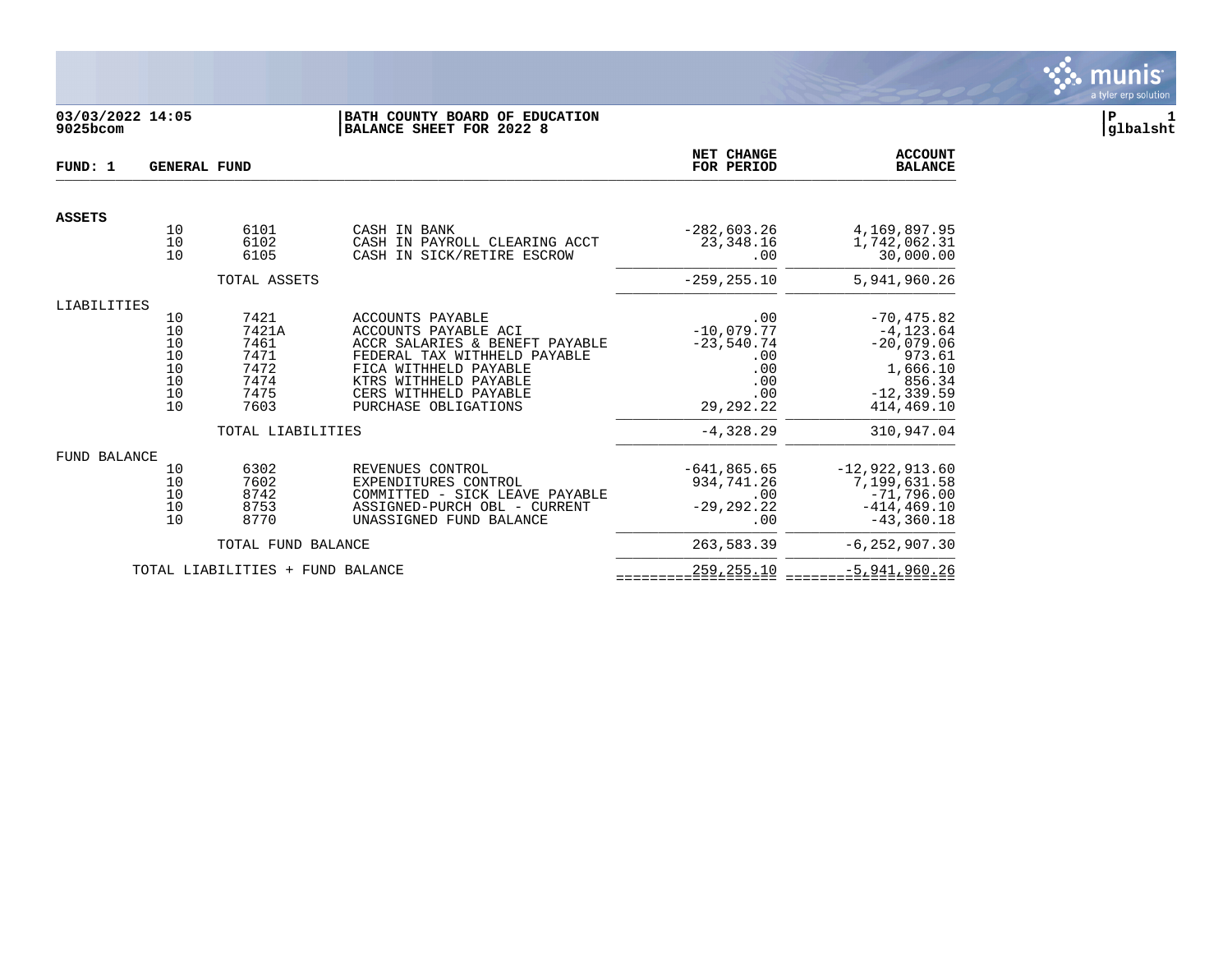

# **03/03/2022 14:05 |BATH COUNTY BOARD OF EDUCATION |P 2 9025bcom |BALANCE SHEET FOR 2022 8 |glbalsht**

| FUND: 2       | SPECIAL REVENUE |                                  |                                                                          |                                               | <b>ACCOUNT</b><br><b>BALANCE</b>                  |
|---------------|-----------------|----------------------------------|--------------------------------------------------------------------------|-----------------------------------------------|---------------------------------------------------|
|               |                 |                                  |                                                                          |                                               |                                                   |
| <b>ASSETS</b> | 20              | 6101                             | CASH IN BANK                                                             | 414, 345.81                                   | 210,383.95                                        |
|               |                 | TOTAL ASSETS                     |                                                                          | 414, 345.81                                   | 210,383.95                                        |
| LIABILITIES   | 20<br>20<br>20  | 7421<br>7421A<br>7603            | ACCOUNTS PAYABLE<br>ACCOUNTS PAYABLE ACI<br>PURCHASE OBLIGATIONS         | .00<br>$-3,414.26$<br>190,368.88              | $-3,582.12$<br>$-2,865.47$<br>883,810.17          |
|               |                 | TOTAL LIABILITIES                |                                                                          | 186,954.62                                    | 877,362.58                                        |
| FUND BALANCE  | 20<br>20<br>20  | 6302<br>7602<br>8753             | REVENUES CONTROL<br>EXPENDITURES CONTROL<br>ASSIGNED-PURCH OBL - CURRENT | $-779,710.04$<br>368,778.49<br>$-190, 368.88$ | $-3,938,766.43$<br>3,734,830.07<br>$-883, 810.17$ |
|               |                 | TOTAL FUND BALANCE               |                                                                          | $-601, 300.43$                                | $-1,087,746.53$                                   |
|               |                 | TOTAL LIABILITIES + FUND BALANCE |                                                                          | $-414, 345.81$                                | $-210, 383.95$                                    |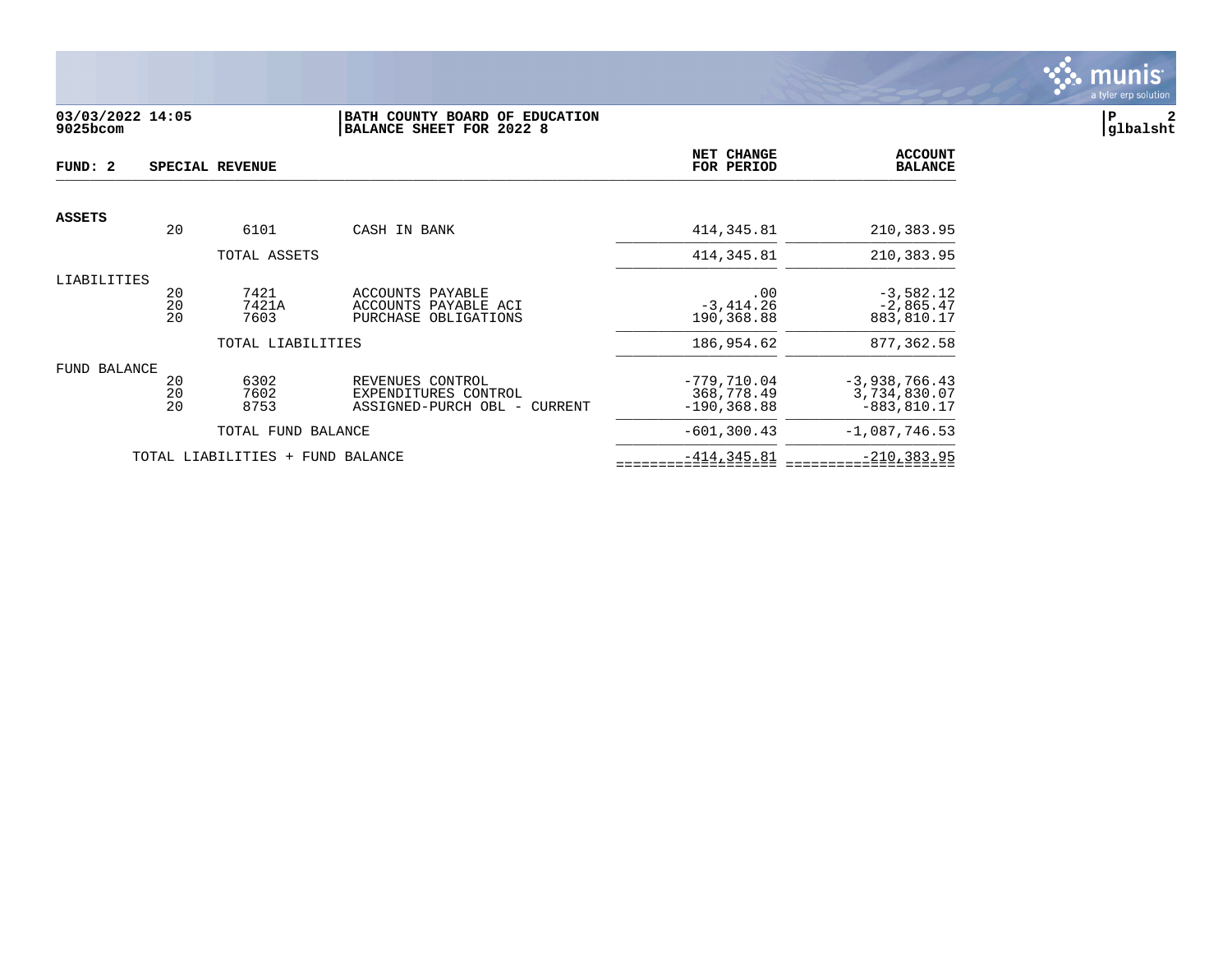

#### **03/03/2022 14:05 |BATH COUNTY BOARD OF EDUCATION |P 3 9025bcom |BALANCE SHEET FOR 2022 8 |glbalsht**

| FUND: 21<br>DISTRICT ACTIVITY FD (ANNUAL) |                |                                  |                                                                          | NET CHANGE<br>FOR PERIOD              | <b>ACCOUNT</b><br><b>BALANCE</b>            |
|-------------------------------------------|----------------|----------------------------------|--------------------------------------------------------------------------|---------------------------------------|---------------------------------------------|
| <b>ASSETS</b>                             |                |                                  |                                                                          |                                       |                                             |
|                                           | 21             | 6101                             | CASH IN BANK                                                             | 782.82                                | 105,046.52                                  |
|                                           |                | TOTAL ASSETS                     |                                                                          | 782.82                                | 105,046.52                                  |
| LIABILITIES                               | 21<br>21       | 7421A<br>7603                    | ACCOUNTS PAYABLE ACI<br>PURCHASE OBLIGATIONS                             | 547.82<br>15,089.87                   | $-623.56$<br>34,626.42                      |
|                                           |                | TOTAL LIABILITIES                |                                                                          | 15,637.69                             | 34,002.86                                   |
| FUND BALANCE                              | 21<br>21<br>21 | 6302<br>7602<br>8753             | REVENUES CONTROL<br>EXPENDITURES CONTROL<br>ASSIGNED-PURCH OBL - CURRENT | $-1,847.27$<br>516.63<br>$-15,089.87$ | $-130, 103.89$<br>25,680.93<br>$-34,626.42$ |
|                                           |                | TOTAL FUND BALANCE               |                                                                          | $-16, 420.51$                         | $-139,049.38$                               |
|                                           |                | TOTAL LIABILITIES + FUND BALANCE |                                                                          | $-782.82$                             | $-105,046.52$                               |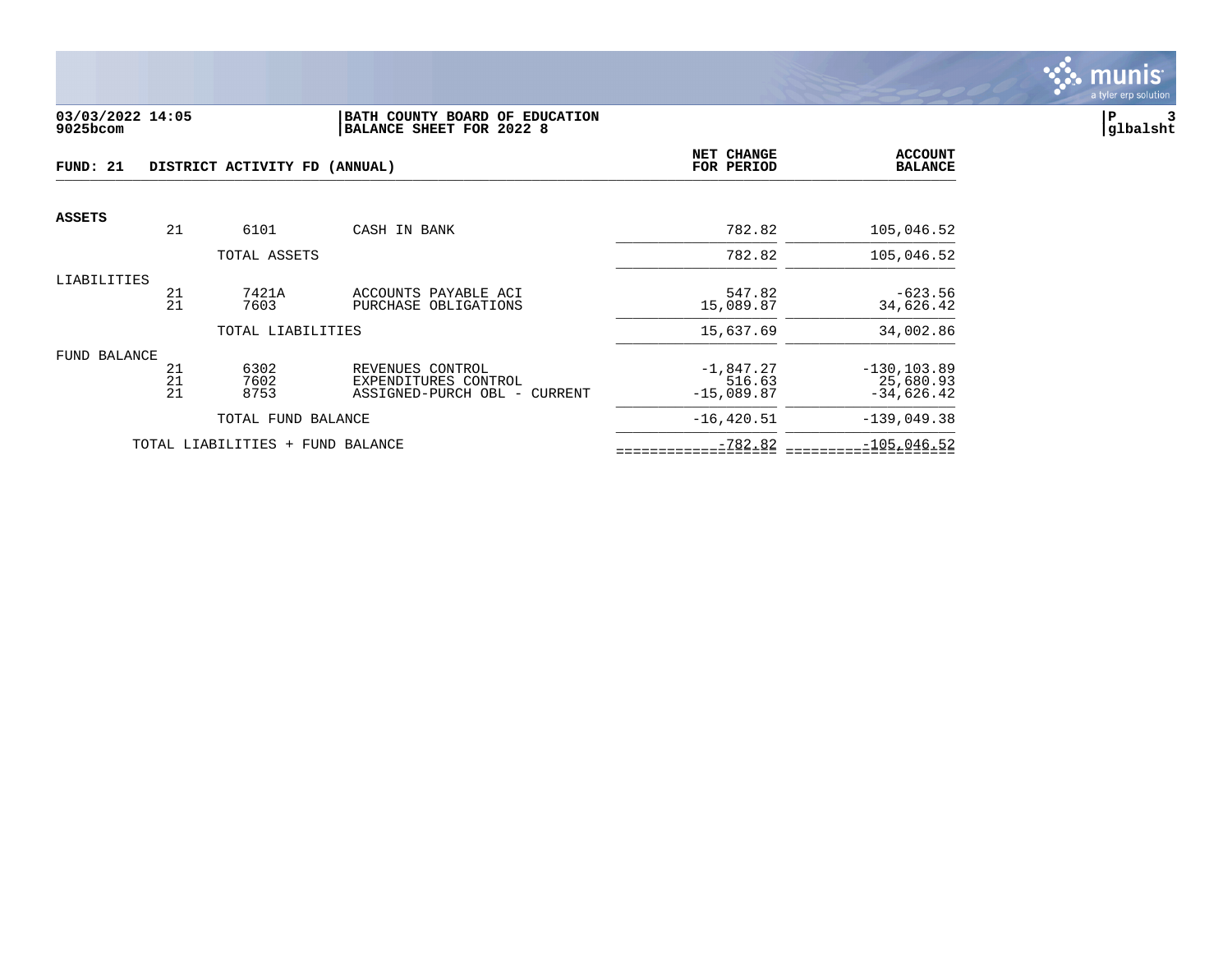

# **03/03/2022 14:05 |BATH COUNTY BOARD OF EDUCATION |P 4 9025bcom |BALANCE SHEET FOR 2022 8 |glbalsht**

| FUND: 25      |    | SPEC REV - STUDENT ACTIVITY      |                    | NET CHANGE<br>FOR PERIOD | <b>ACCOUNT</b><br><b>BALANCE</b> |
|---------------|----|----------------------------------|--------------------|--------------------------|----------------------------------|
| <b>ASSETS</b> | 25 | 6101                             | CASH IN BANK       | .00                      | 213,398.37                       |
|               |    | TOTAL ASSETS                     |                    | .00                      | 213,398.37                       |
| FUND BALANCE  | 25 | 8737                             | RESTRICTED - OTHER | .00                      | $-213,398.37$                    |
|               |    | TOTAL FUND BALANCE               |                    | .00                      | $-213, 398.37$                   |
|               |    | TOTAL LIABILITIES + FUND BALANCE |                    | .00                      | $-213, 398.37$                   |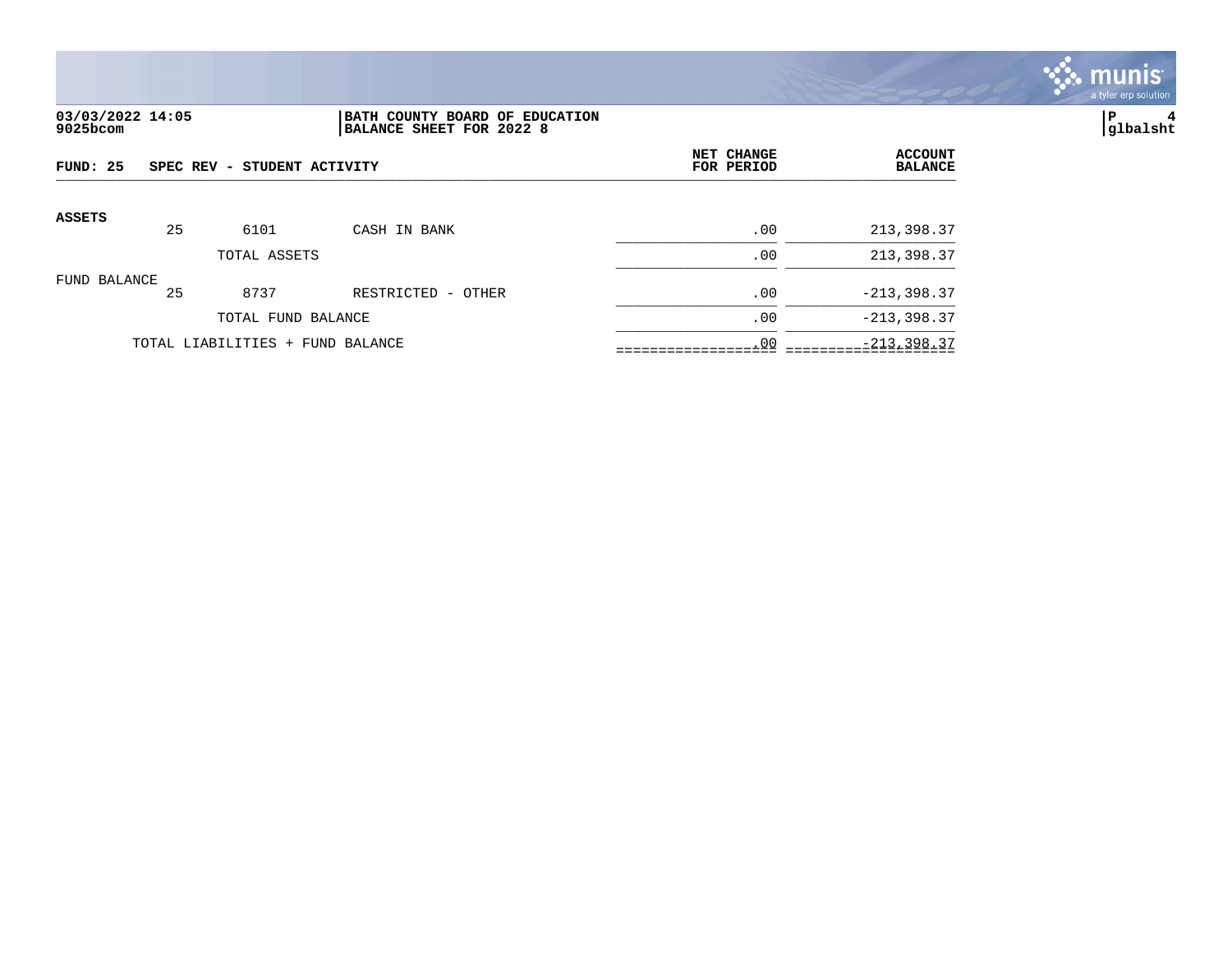

#### **03/03/2022 14:05 |BATH COUNTY BOARD OF EDUCATION |P 5 9025bcom |BALANCE SHEET FOR 2022 8 |glbalsht**

| FUND: 310     |          | CAPITAL OUTLAY FUND              |                                                    | NET CHANGE<br>FOR PERIOD | <b>ACCOUNT</b><br><b>BALANCE</b> |
|---------------|----------|----------------------------------|----------------------------------------------------|--------------------------|----------------------------------|
| <b>ASSETS</b> |          |                                  |                                                    |                          |                                  |
|               | 31       | 6101                             | CASH IN BANK                                       | .00                      | 174,302.75                       |
|               |          | TOTAL ASSETS                     |                                                    | .00                      | 174,302.75                       |
| FUND BALANCE  | 31<br>31 | 6302<br>8738                     | REVENUES CONTROL<br>RESTRICTED-SFCC ESCROW-CURRENT | .00<br>.00               | $-89,753.00$<br>$-84,549.75$     |
|               |          | TOTAL FUND BALANCE               |                                                    | .00                      | $-174, 302.75$                   |
|               |          | TOTAL LIABILITIES + FUND BALANCE |                                                    | .00                      | $-174, 302.75$                   |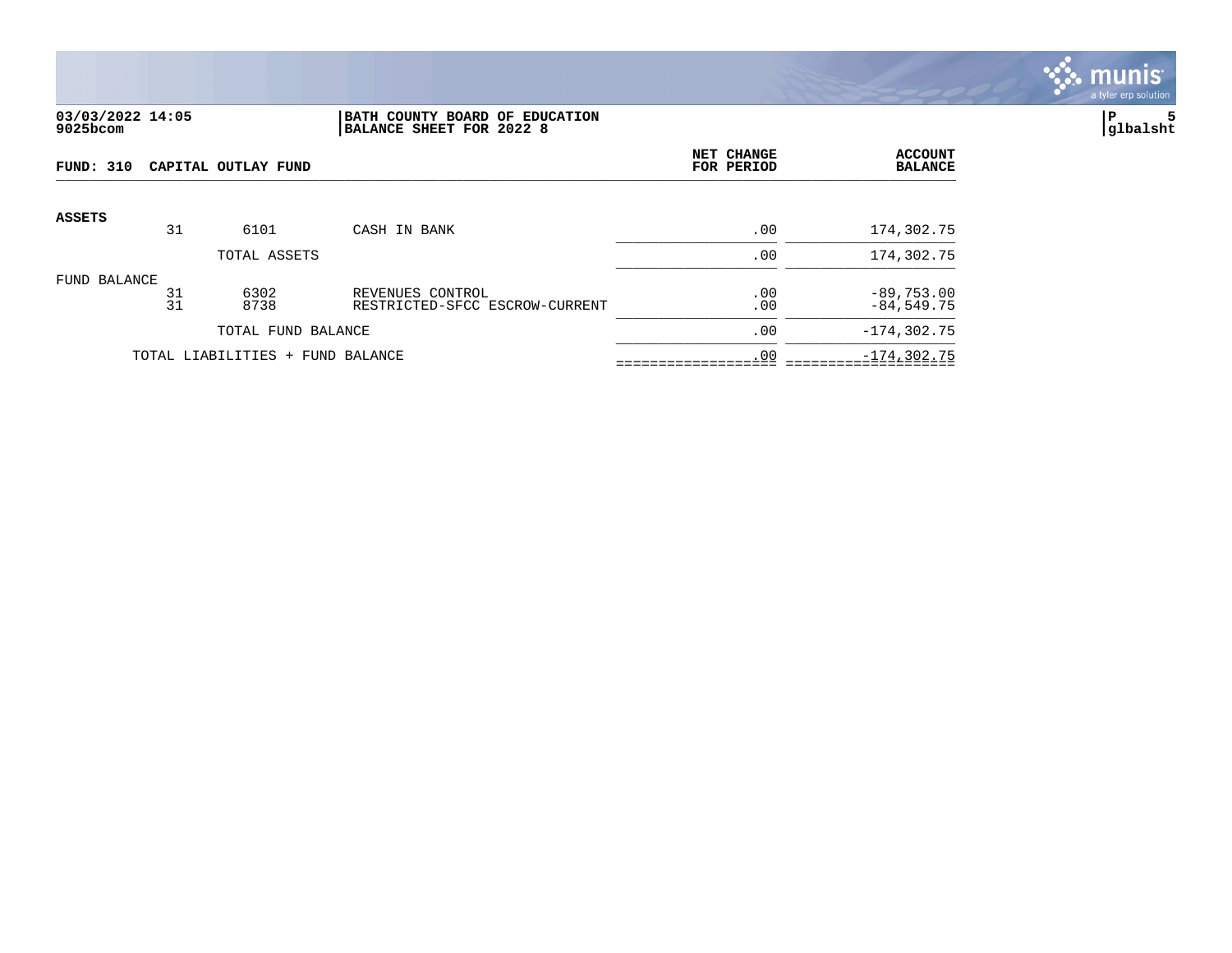

## **03/03/2022 14:05 |BATH COUNTY BOARD OF EDUCATION |P 6 9025bcom |BALANCE SHEET FOR 2022 8 |glbalsht**

| FUND: 320     |                | BUILDING FUND (5 CENT LEVY)      |                                                                            | NET CHANGE<br>FOR PERIOD           | <b>ACCOUNT</b><br><b>BALANCE</b>                    |
|---------------|----------------|----------------------------------|----------------------------------------------------------------------------|------------------------------------|-----------------------------------------------------|
| <b>ASSETS</b> | 32             | 6101                             | CASH IN BANK                                                               | 426,746.00                         | $-5,514.19$                                         |
|               |                | TOTAL ASSETS                     |                                                                            | 426,746.00                         | $-5,514.19$                                         |
| FUND BALANCE  | 32<br>32<br>32 | 6302<br>7602<br>8738             | REVENUES CONTROL<br>EXPENDITURES CONTROL<br>RESTRICTED-SFCC ESCROW-CURRENT | $-662.440.00$<br>235,694.00<br>.00 | $-1, 159, 578.00$<br>1,406,522.46<br>$-241, 430.27$ |
|               |                | TOTAL FUND BALANCE               |                                                                            | $-426.746.00$                      | 5,514.19                                            |
|               |                | TOTAL LIABILITIES + FUND BALANCE |                                                                            | $-426.746.00$                      | 5,514.19                                            |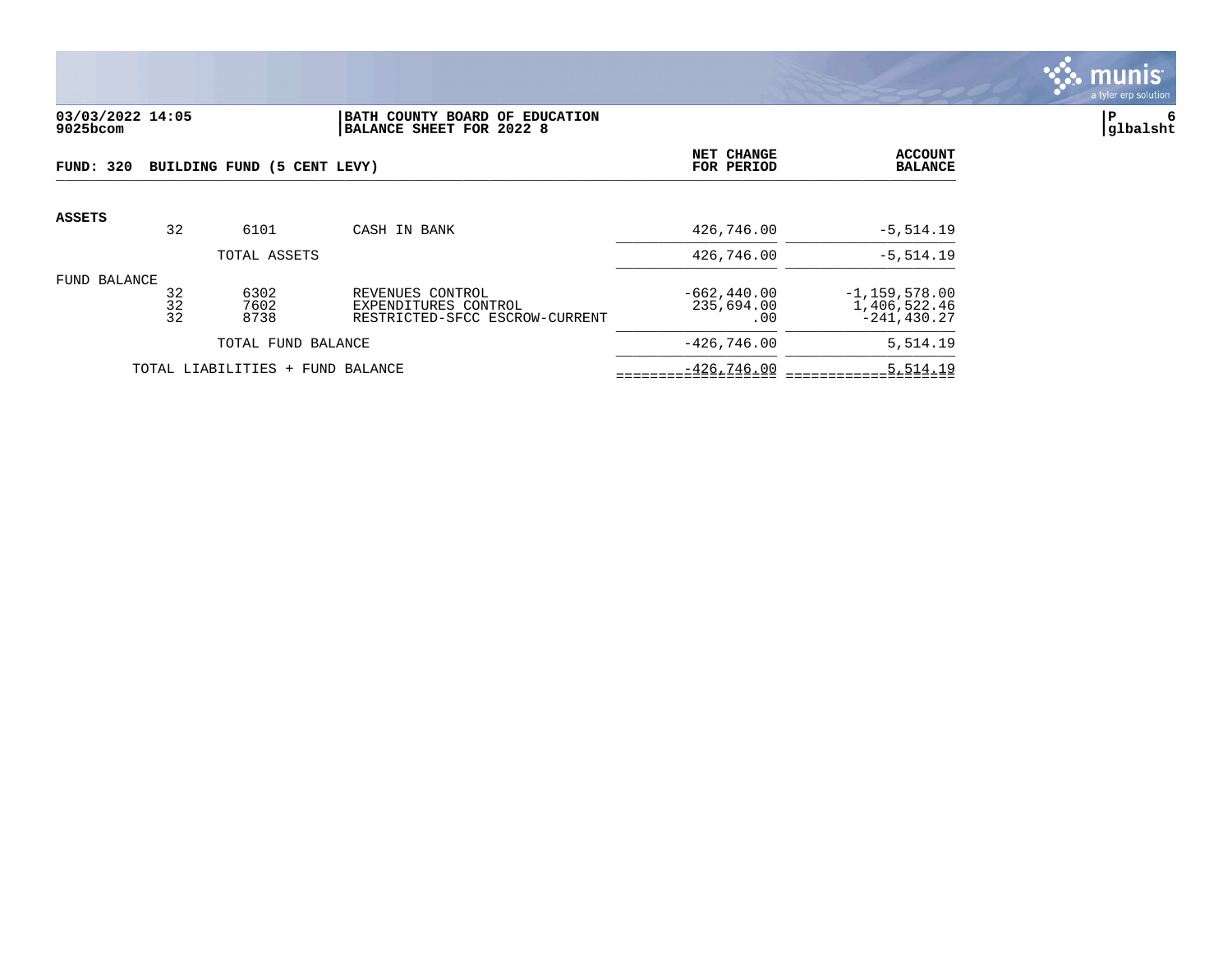

# **03/03/2022 14:05 |BATH COUNTY BOARD OF EDUCATION |P 7 9025bcom |BALANCE SHEET FOR 2022 8 |glbalsht**

| <b>FUND: 360</b><br><b>CONSTRUCTION FUND</b> |                |                                  | NET CHANGE<br>FOR PERIOD                                                              | <b>ACCOUNT</b><br><b>BALANCE</b> |                                  |
|----------------------------------------------|----------------|----------------------------------|---------------------------------------------------------------------------------------|----------------------------------|----------------------------------|
| <b>ASSETS</b>                                | 36             | 6101                             | CASH IN BANK                                                                          | $-2,589.66$                      | 28,631.38                        |
|                                              |                | TOTAL ASSETS                     |                                                                                       | $-2,589.66$                      | 28,631.38                        |
| LIABILITIES                                  | 36<br>36       | 7421A<br>7603                    | ACCOUNTS PAYABLE ACI<br>PURCHASE OBLIGATIONS                                          | .00<br>$-2,525.00$               | $-749.00$<br>.00                 |
|                                              |                | TOTAL LIABILITIES                |                                                                                       | $-2,525.00$                      | $-749.00$                        |
| FUND BALANCE                                 | 36<br>36<br>36 | 7602<br>8735<br>8753             | EXPENDITURES CONTROL<br>RESTRICTED-FUTURE CONSTR BG-1<br>ASSIGNED-PURCH OBL - CURRENT | 2,589.66<br>.00<br>2,525.00      | 2,589.66<br>$-30, 472.04$<br>.00 |
|                                              |                | TOTAL FUND BALANCE               |                                                                                       | 5,114.66                         | $-27,882.38$                     |
|                                              |                | TOTAL LIABILITIES + FUND BALANCE |                                                                                       | 2,589.66                         | $-28,631.38$                     |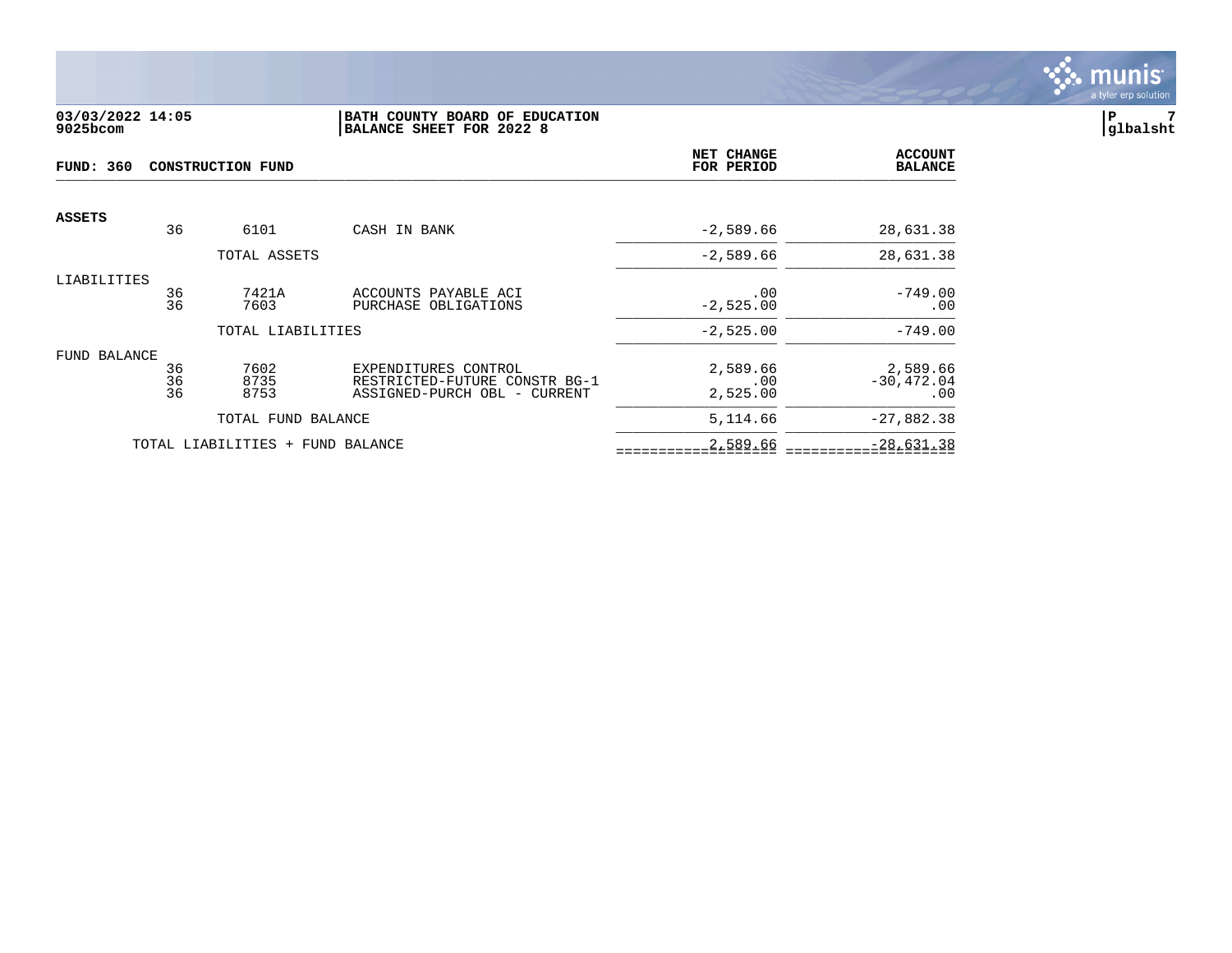

#### **03/03/2022 14:05 |BATH COUNTY BOARD OF EDUCATION |P 8 9025bcom |BALANCE SHEET FOR 2022 8 |glbalsht**

| FUND: 400          |                | DEBT SERVICE FUND                |                                                                          | NET CHANGE<br>FOR PERIOD | <b>ACCOUNT</b><br><b>BALANCE</b>                    |
|--------------------|----------------|----------------------------------|--------------------------------------------------------------------------|--------------------------|-----------------------------------------------------|
| <b>LIABILITIES</b> | 40             | 7603                             | PURCHASE OBLIGATIONS                                                     | .00                      | 173,449.62                                          |
|                    |                | TOTAL LIABILITIES                |                                                                          | .00                      | 173,449.62                                          |
| FUND BALANCE       | 40<br>40<br>40 | 6302<br>7602<br>8753             | REVENUES CONTROL<br>EXPENDITURES CONTROL<br>ASSIGNED-PURCH OBL - CURRENT | .00<br>.00<br>.00        | $-1, 170, 828.46$<br>1,170,828.46<br>$-173, 449.62$ |
|                    |                | TOTAL FUND BALANCE               |                                                                          | .00                      | $-173, 449.62$                                      |
|                    |                | TOTAL LIABILITIES + FUND BALANCE |                                                                          | .00                      | .00                                                 |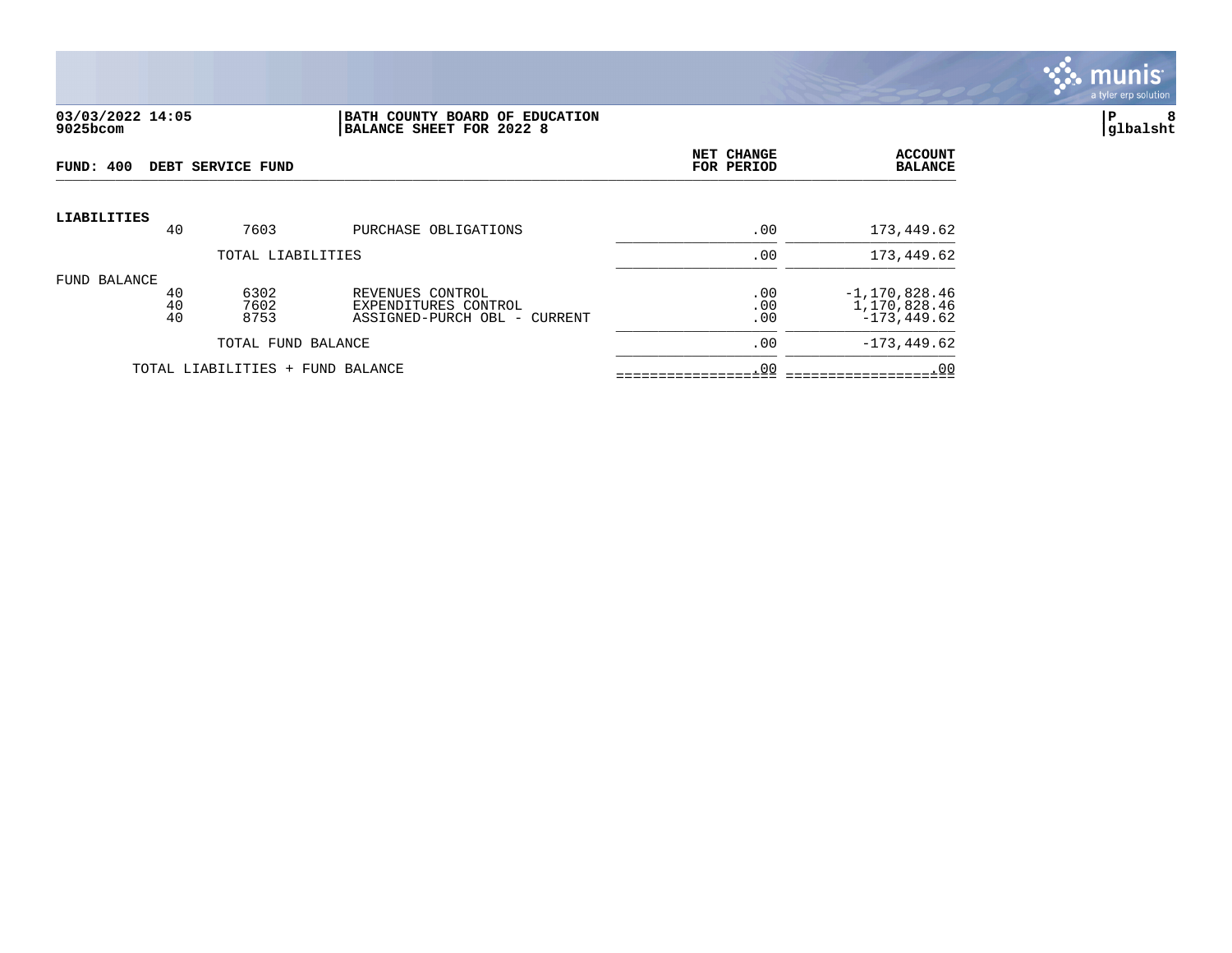

## **03/03/2022 14:05 |BATH COUNTY BOARD OF EDUCATION |P 9 9025bcom |BALANCE SHEET FOR 2022 8 |glbalsht**

| FUND: 51            | FOOD SERVICE FUND                      |                                                           |                                                                                                                                                                                       | NET CHANGE<br>FOR PERIOD                                            | <b>ACCOUNT</b><br><b>BALANCE</b>                                                                          |
|---------------------|----------------------------------------|-----------------------------------------------------------|---------------------------------------------------------------------------------------------------------------------------------------------------------------------------------------|---------------------------------------------------------------------|-----------------------------------------------------------------------------------------------------------|
| <b>ASSETS</b>       |                                        |                                                           |                                                                                                                                                                                       |                                                                     |                                                                                                           |
|                     | 51<br>51<br>51<br>51                   | 6101<br>6171<br>64000<br>6400P                            | CASH IN BANK<br>INVENTORIES FOR CONSUMPTION<br>DEF OUTFLOW OF<br>RESOURCES<br>DEF OUTFLOW OF<br>RESOURCES                                                                             | 18,998.60<br>.00<br>.00<br>.00                                      | 2,116,809.54<br>15,936.96<br>142,282.38<br>201,256.15                                                     |
|                     |                                        | TOTAL ASSETS                                              |                                                                                                                                                                                       | 18,998.60                                                           | 2,476,285.03                                                                                              |
| LIABILITIES         | 51<br>51<br>51<br>51<br>51<br>51<br>51 | 7421<br>7421A<br>75410<br>7541P<br>7603<br>77000<br>7700P | ACCOUNTS PAYABLE<br>ACCOUNTS PAYABLE ACI<br>NET PENSION LIABILITY<br>NET PENSION LIABILITY<br>PURCHASE OBLIGATIONS<br>INFLOW OF RESOURCES<br><b>DEF</b><br>DEF<br>INFLOW OF RESOURCES | .00<br>179.00<br>.00<br>.00<br>36, 113.76<br>.00<br>.00             | $-100.00$<br>$-.10$<br>$-401, 412.04$<br>$-1, 160, 593.50$<br>239,564.66<br>$-41,550.80$<br>$-10, 208.31$ |
|                     |                                        | TOTAL LIABILITIES                                         |                                                                                                                                                                                       | 36,292.76                                                           | $-1, 374, 300.09$                                                                                         |
| <b>FUND BALANCE</b> | 51<br>51<br>51<br>51<br>51<br>51       | 6302<br>7602<br>87370<br>8737P<br>8739<br>8753            | REVENUES CONTROL<br>EXPENDITURES CONTROL<br>RESTRICTED - OTHER<br>RESTRICTED-OTHER<br>RESTRICTED-NET ASSETS<br>ASSIGNED-PURCH OBL - CURRENT                                           | $-124, 410.12$<br>105, 232.52<br>.00<br>.00<br>.00<br>$-36, 113.76$ | $-995, 259.96$<br>903, 937.29<br>300,680.46<br>969,545.66<br>$-2,041,323.73$<br>$-239,564.66$             |
|                     |                                        | TOTAL FUND BALANCE                                        |                                                                                                                                                                                       | $-55, 291, 36$                                                      | $-1, 101, 984.94$                                                                                         |
|                     |                                        | TOTAL LIABILITIES + FUND BALANCE                          |                                                                                                                                                                                       | $-18,998.60$                                                        | $-2,476,285.03$                                                                                           |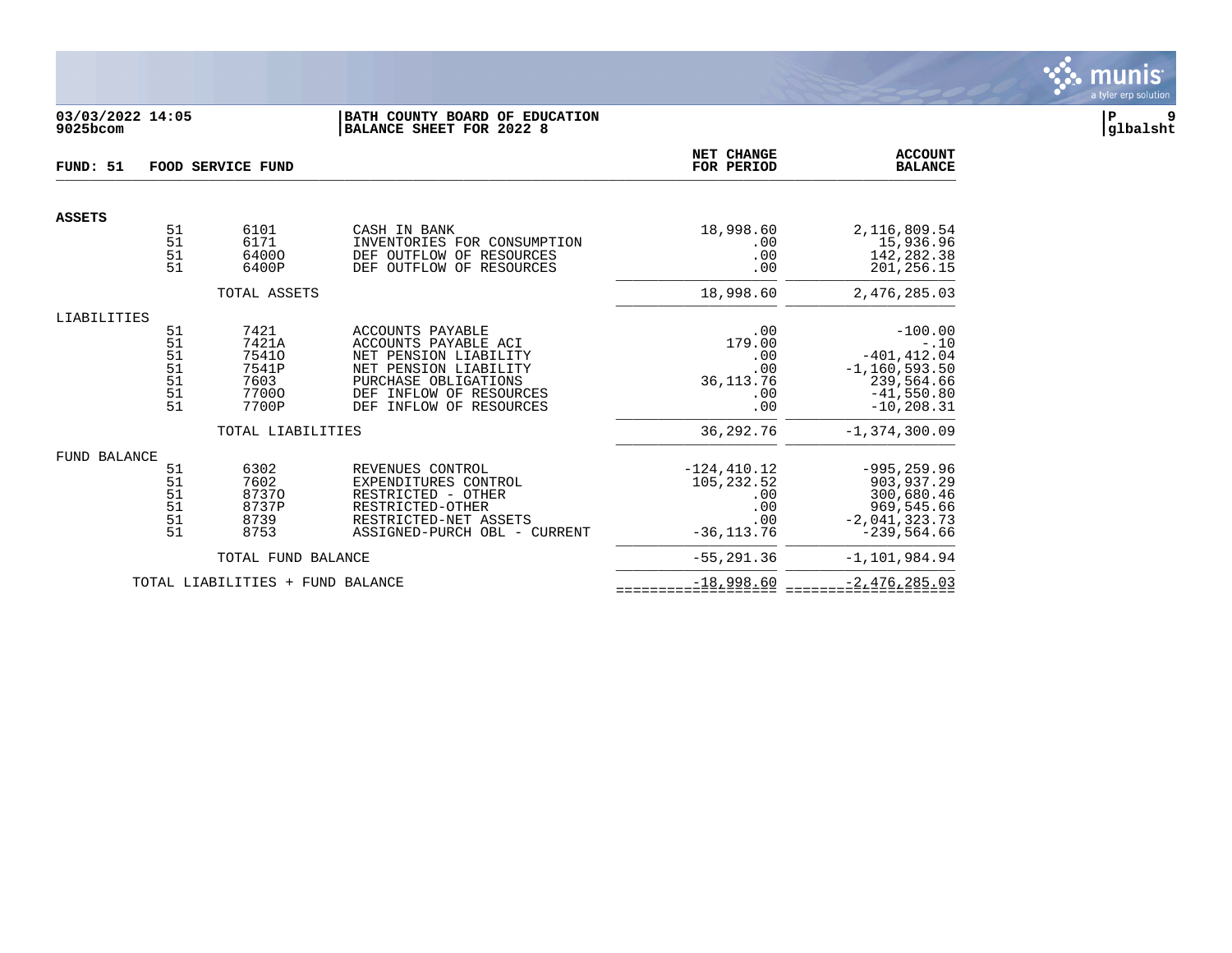

# **03/03/2022 14:05 |BATH COUNTY BOARD OF EDUCATION |P 10 9025bcom |BALANCE SHEET FOR 2022 8 |glbalsht**

| FUND: 52      | CHILD CARE                                    |                                                |                                                                                                                                                     | NET CHANGE<br>FOR PERIOD                                 | <b>ACCOUNT</b><br><b>BALANCE</b>                                                       |
|---------------|-----------------------------------------------|------------------------------------------------|-----------------------------------------------------------------------------------------------------------------------------------------------------|----------------------------------------------------------|----------------------------------------------------------------------------------------|
| <b>ASSETS</b> |                                               |                                                |                                                                                                                                                     |                                                          |                                                                                        |
|               | $\begin{array}{c} 52 \\ 52 \end{array}$<br>52 | 6101<br>64000<br>6400P                         | CASH IN BANK<br>DEF OUTFLOW OF RESOURCES<br>OUTFLOW OF RESOURCES<br><b>DEF</b>                                                                      | $-118, 316.09$<br>.00<br>.00                             | 124,459.68<br>32,281.34<br>60,062.20                                                   |
|               |                                               | TOTAL ASSETS                                   |                                                                                                                                                     | $-118, 316.09$                                           | 216,803.22                                                                             |
| LIABILITIES   | 52<br>$\frac{52}{52}$<br>$\frac{52}{52}$      | 75410<br>7541P<br>7603<br>77000<br>7700P       | NET PENSION LIABILITY<br>NET PENSION LIABILITY<br>PURCHASE OBLIGATIONS<br>INFLOW OF RESOURCES<br>DEF<br>INFLOW OF RESOURCES<br>DEF                  | .00<br>.00<br>$-7,853.95$<br>.00<br>.00                  | $-96,710.70$<br>$-165,030.43$<br>5,799.00<br>$-10, 418.78$<br>$-15,537.70$             |
|               |                                               | TOTAL LIABILITIES                              |                                                                                                                                                     | $-7,853.95$                                              | $-281,898.61$                                                                          |
| FUND BALANCE  | 52<br>52<br>52<br>52<br>$\frac{5}{2}$         | 6302<br>7602<br>87370<br>8737P<br>8739<br>8753 | REVENUES CONTROL<br>EXPENDITURES CONTROL<br>RESTRICTED - OTHER<br>RESTRICTED-OTHER PENSION<br>RESTRICTED-NET ASSETS<br>ASSIGNED-PURCH OBL - CURRENT | 104,987.78<br>13,328.31<br>.00<br>.00<br>.00<br>7,853.95 | $-188,706.02$<br>115,002.09<br>74,848.14<br>120,505.93<br>$-50, 755.75$<br>$-5,799.00$ |
|               |                                               | TOTAL FUND BALANCE                             |                                                                                                                                                     | 126,170.04                                               | 65,095.39                                                                              |
|               |                                               | TOTAL LIABILITIES +                            | FUND BALANCE                                                                                                                                        | 118,316.09                                               | $-216,803.22$                                                                          |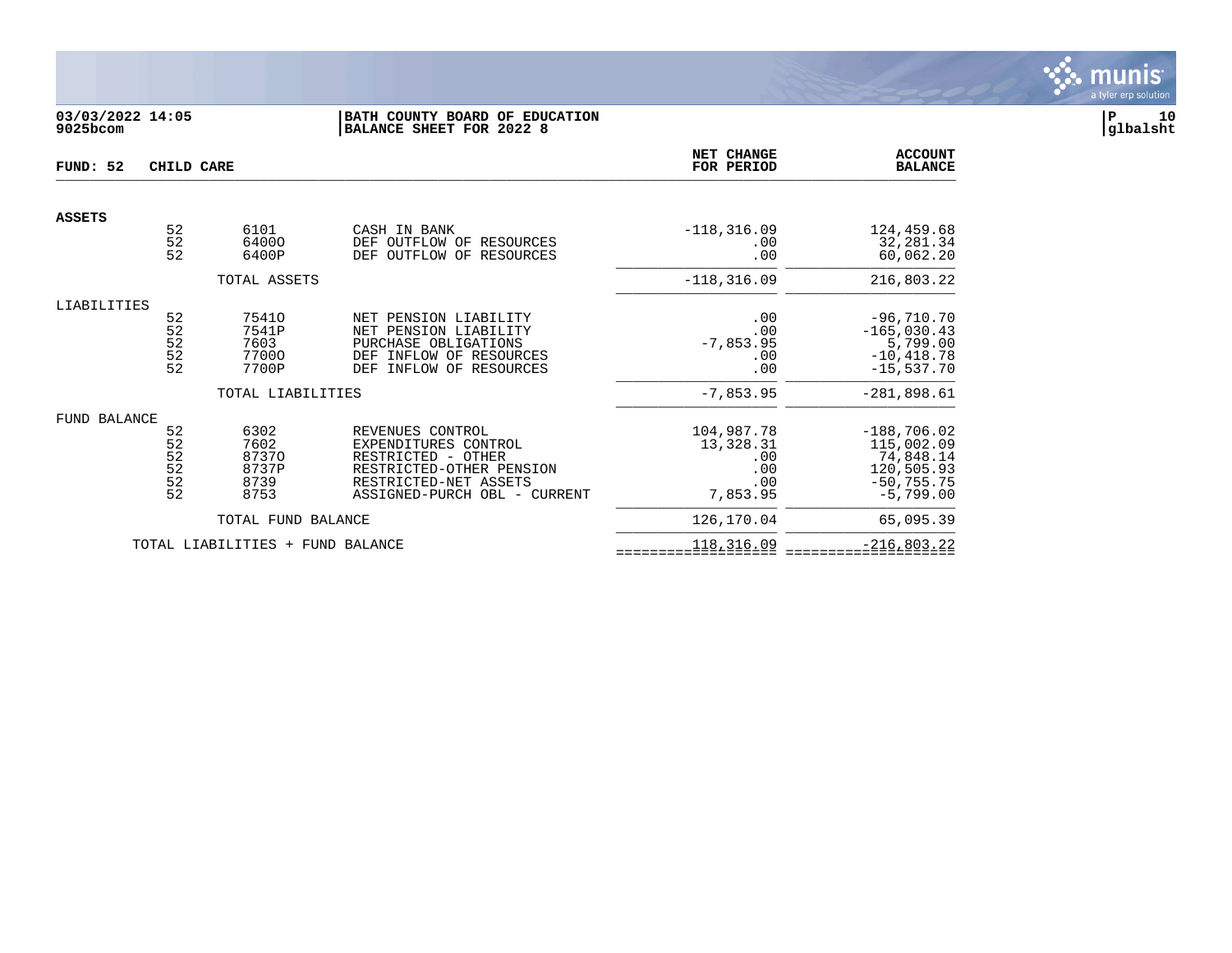

# **03/03/2022 14:05 |BATH COUNTY BOARD OF EDUCATION |P 11 9025bcom |BALANCE SHEET FOR 2022 8 |glbalsht**

| FUND: 53      | <b>PRESCHOOL</b> |                                  |                                          | NET CHANGE<br>FOR PERIOD | <b>ACCOUNT</b><br><b>BALANCE</b> |
|---------------|------------------|----------------------------------|------------------------------------------|--------------------------|----------------------------------|
| <b>ASSETS</b> |                  |                                  |                                          |                          |                                  |
|               | 53               | 6101                             | CASH IN BANK                             | $-83.82$                 | $-837.26$                        |
|               |                  | TOTAL ASSETS                     |                                          | $-83.82$                 | $-837.26$                        |
| FUND BALANCE  | 53<br>53         | 6302<br>7602                     | REVENUES CONTROL<br>EXPENDITURES CONTROL | .00<br>83.82             | $-250.00$<br>1,087.26            |
|               |                  | TOTAL FUND BALANCE               |                                          | 83.82                    | 837.26                           |
|               |                  | TOTAL LIABILITIES + FUND BALANCE |                                          | 83.82                    | 837.26                           |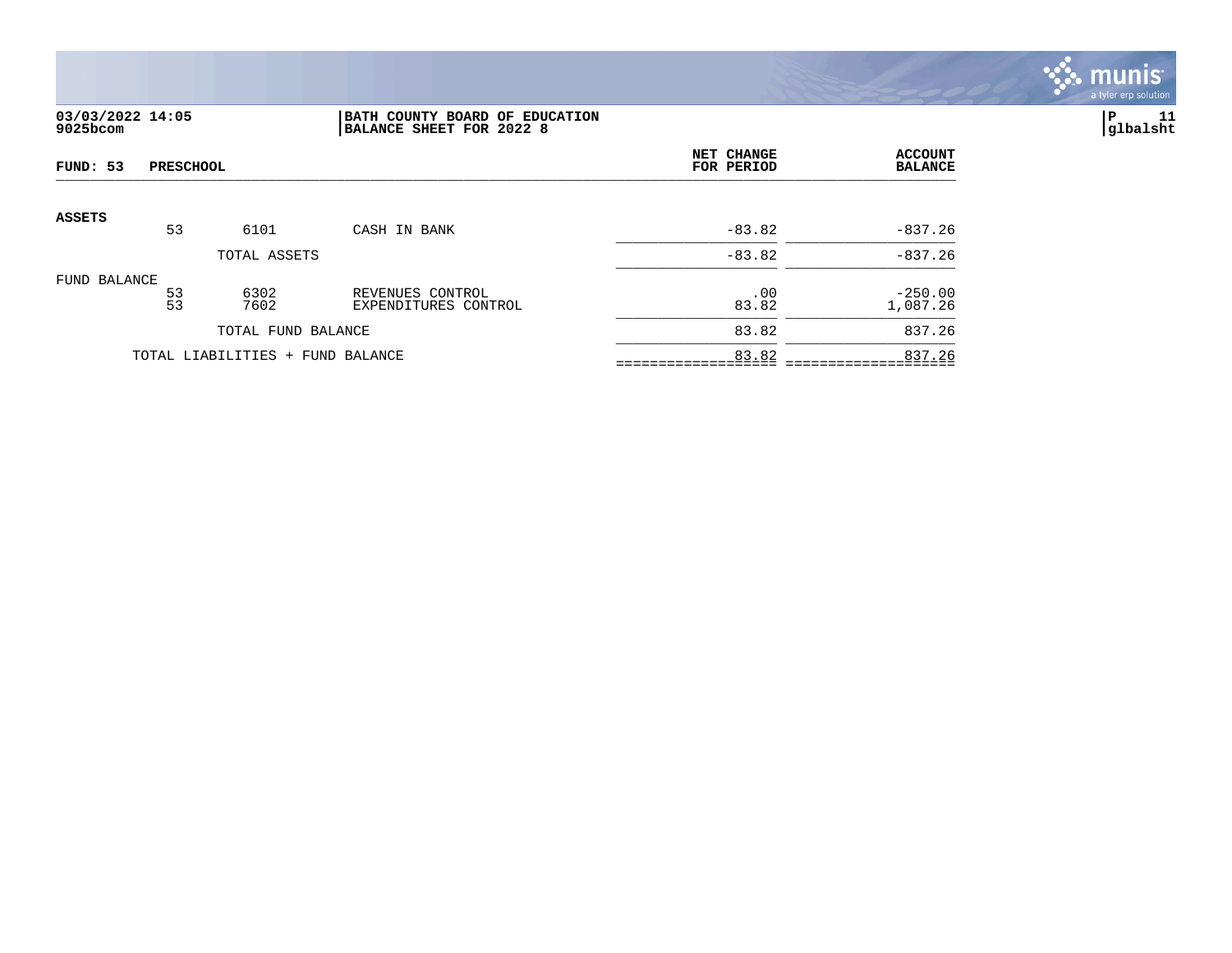

# **03/03/2022 14:05 |BATH COUNTY BOARD OF EDUCATION |P 12 9025bcom |BALANCE SHEET FOR 2022 8 |glbalsht**

| FUND: 7000 TRUST/AGENCY FUNDS |    |                                  |                  | NET CHANGE<br>FOR PERIOD | <b>ACCOUNT</b><br><b>BALANCE</b> |
|-------------------------------|----|----------------------------------|------------------|--------------------------|----------------------------------|
| <b>ASSETS</b>                 | 70 | 6101                             | CASH IN BANK     | 4.25                     | 47,068.58                        |
|                               |    | TOTAL ASSETS                     |                  | 4.25                     | 47,068.58                        |
| FUND BALANCE                  | 70 | 6302                             | REVENUES CONTROL | $-4.25$                  | $-47,068.58$                     |
|                               |    | TOTAL FUND BALANCE               |                  | $-4.25$                  | $-47,068.58$                     |
|                               |    | TOTAL LIABILITIES + FUND BALANCE |                  | $-4.25$                  | $-47,068.58$                     |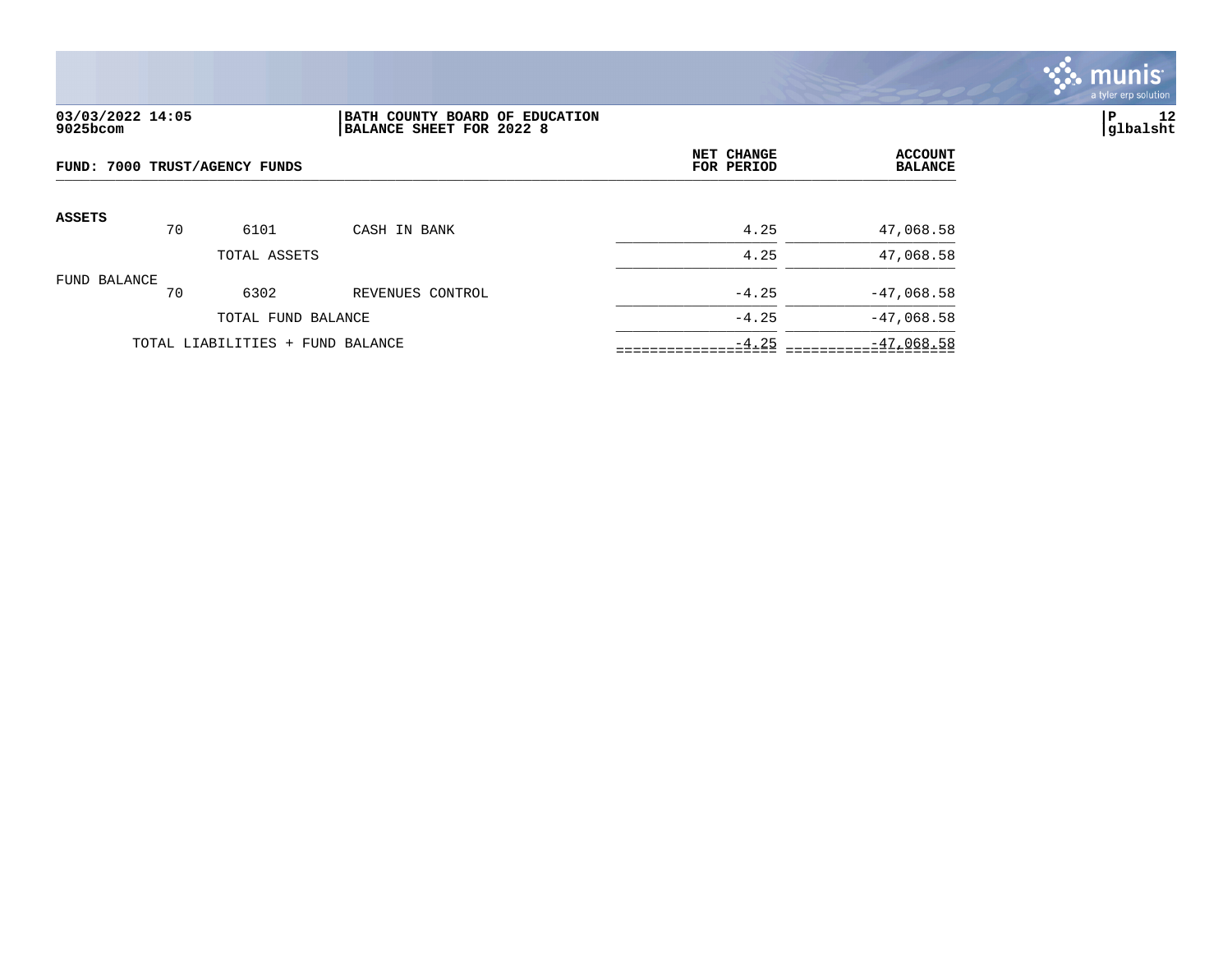

#### **03/03/2022 14:05 |BATH COUNTY BOARD OF EDUCATION |P 13 9025bcom |BALANCE SHEET FOR 2022 8 |glbalsht**

| FUND: 8<br>GOVERNMENTAL ASSETS   |          |              |                                                                | NET CHANGE<br>FOR PERIOD | <b>ACCOUNT</b><br><b>BALANCE</b> |
|----------------------------------|----------|--------------|----------------------------------------------------------------|--------------------------|----------------------------------|
| <b>ASSETS</b>                    |          |              |                                                                |                          |                                  |
|                                  | 80       | 6201         | LAND                                                           | .00                      | 518,316.60                       |
|                                  | 80<br>80 | 6211<br>6212 | LAND IMPROVEMENTS                                              | .00                      | 1,124,210.27                     |
|                                  | 80       | 6221         | ACCUM DEPR LAND IMPROVEMENTS<br>BUILDINGS & BLDING IMPROVEMENT | .00<br>.00               | $-975, 229.22$<br>46,087,605.31  |
|                                  | 80       | 6222         | ACCUM DEPR BLDG IMPROVMENTS                                    | .00                      | $-13, 186, 391.89$               |
|                                  | 80       | 6231         | TECHNOLOGY EOUIPMENT                                           | .00                      | 2,150,591.50                     |
|                                  | 80       | 6232         | ACCUM DEPR TECHNOLOGY EOUIP                                    | .00                      | $-1,664,823.59$                  |
|                                  | 80       | 6241         | VEHICLES                                                       | .00                      | 4,302,971.19                     |
|                                  | 80       | 6242         | ACCUM DEPR VEHICLES                                            | .00                      | $-3, 110, 050.41$                |
|                                  | 80       | 6251         | GENERAL EOUIPMENT                                              | .00                      | 885,583.28                       |
|                                  | 80       | 6252         | ACCUM DEPR GENERAL EOUIP                                       | .00                      | $-742, 114.89$                   |
| TOTAL ASSETS                     |          |              |                                                                | .00                      | 35, 390, 668. 15                 |
| FUND BALANCE                     |          |              |                                                                |                          |                                  |
|                                  | 80       | 7602         | EXPENDITURES CONTROL                                           | .00                      | 23.31                            |
|                                  | 80       | 8710         | INVESTMENTS GOVERNMENTAL ASSET                                 | .00                      | $-35, 390, 691.46$               |
| TOTAL FUND BALANCE               |          |              |                                                                | .00                      | $-35, 390, 668.15$               |
| TOTAL LIABILITIES + FUND BALANCE |          |              |                                                                | .00                      | $-35, 390, 668.15$               |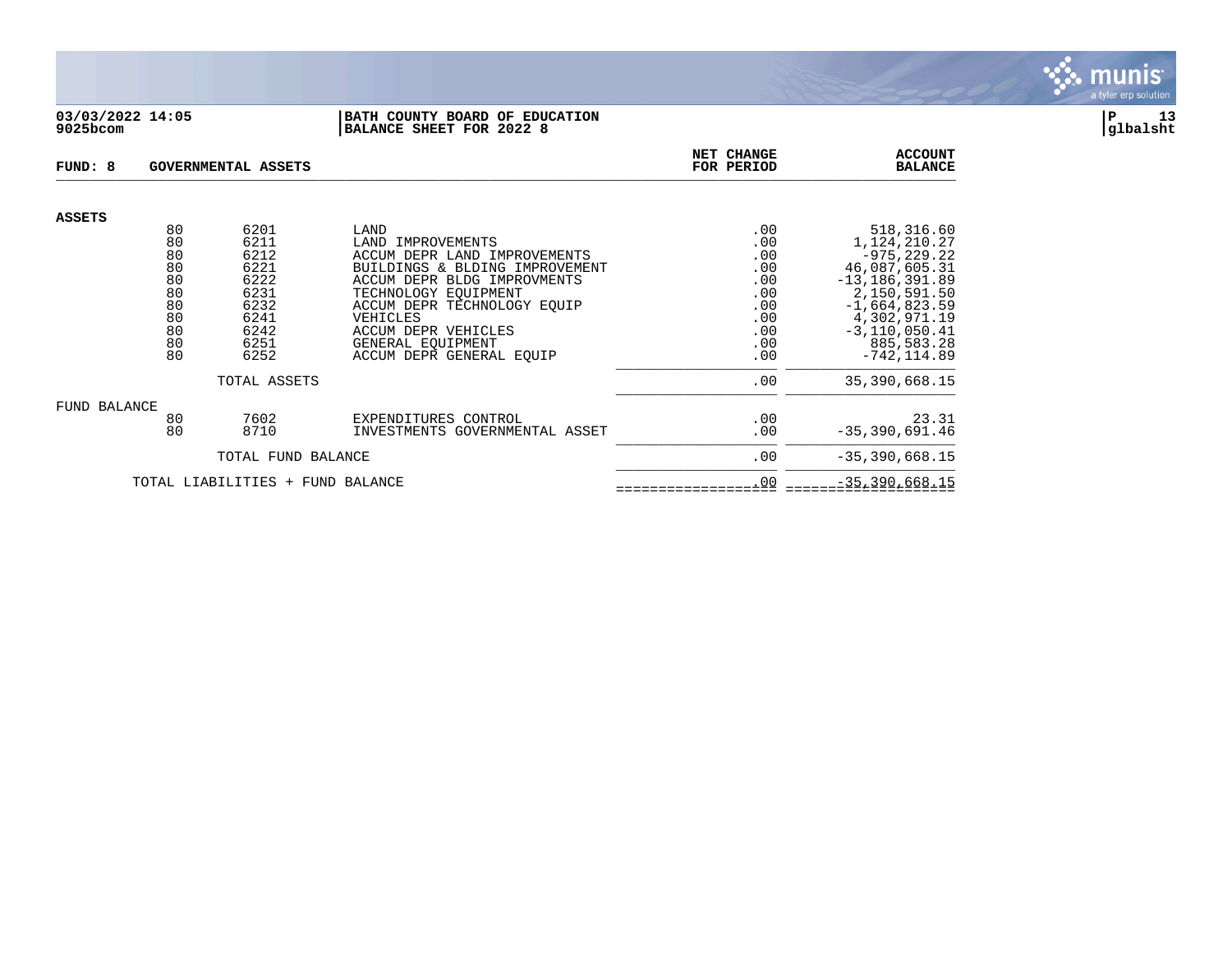

## **03/03/2022 14:05 |BATH COUNTY BOARD OF EDUCATION |P 14 9025bcom |BALANCE SHEET FOR 2022 8 |glbalsht**

| FUND: 81                         |                            | FOOD SERVICE ASSETS                  |                                                                                                                                  | NET CHANGE<br>FOR PERIOD        | <b>ACCOUNT</b><br><b>BALANCE</b>                                    |
|----------------------------------|----------------------------|--------------------------------------|----------------------------------------------------------------------------------------------------------------------------------|---------------------------------|---------------------------------------------------------------------|
| <b>ASSETS</b>                    | 81<br>81<br>81<br>81<br>81 | 6221<br>6222<br>6231<br>6232<br>6241 | BUILDINGS & BLDING IMPROVEMENT<br>ACCUM DEPR BLDG IMPROVMENTS<br>TECHNOLOGY EOUIPMENT<br>ACCUM DEPR TECHNOLOGY EQUIP<br>VEHICLES | .00<br>.00<br>.00<br>.00<br>.00 | 308,000.00<br>$-80, 593.33$<br>8,212.63<br>$-4,831.30$<br>35,895.00 |
|                                  | 81<br>81<br>81             | 6242<br>6251<br>6252                 | ACCUM DEPR VEHICLES<br>GENERAL EOUIPMENT<br>ACCUM DEPR GENERAL EQUIP                                                             | .00<br>.00<br>.00               | $-27,065.75$<br>616, 188.39<br>$-533,052.17$                        |
| TOTAL ASSETS                     |                            |                                      | .00                                                                                                                              | 322,753.47                      |                                                                     |
| FUND BALANCE                     | 81                         | 8711                                 | INVESTMENT BUSINESS ASSETS                                                                                                       | .00                             | $-322, 753.47$                                                      |
| TOTAL FUND BALANCE               |                            |                                      |                                                                                                                                  | .00                             | $-322, 753.47$                                                      |
| TOTAL LIABILITIES + FUND BALANCE |                            |                                      |                                                                                                                                  | .00                             | $-322, 753.47$                                                      |